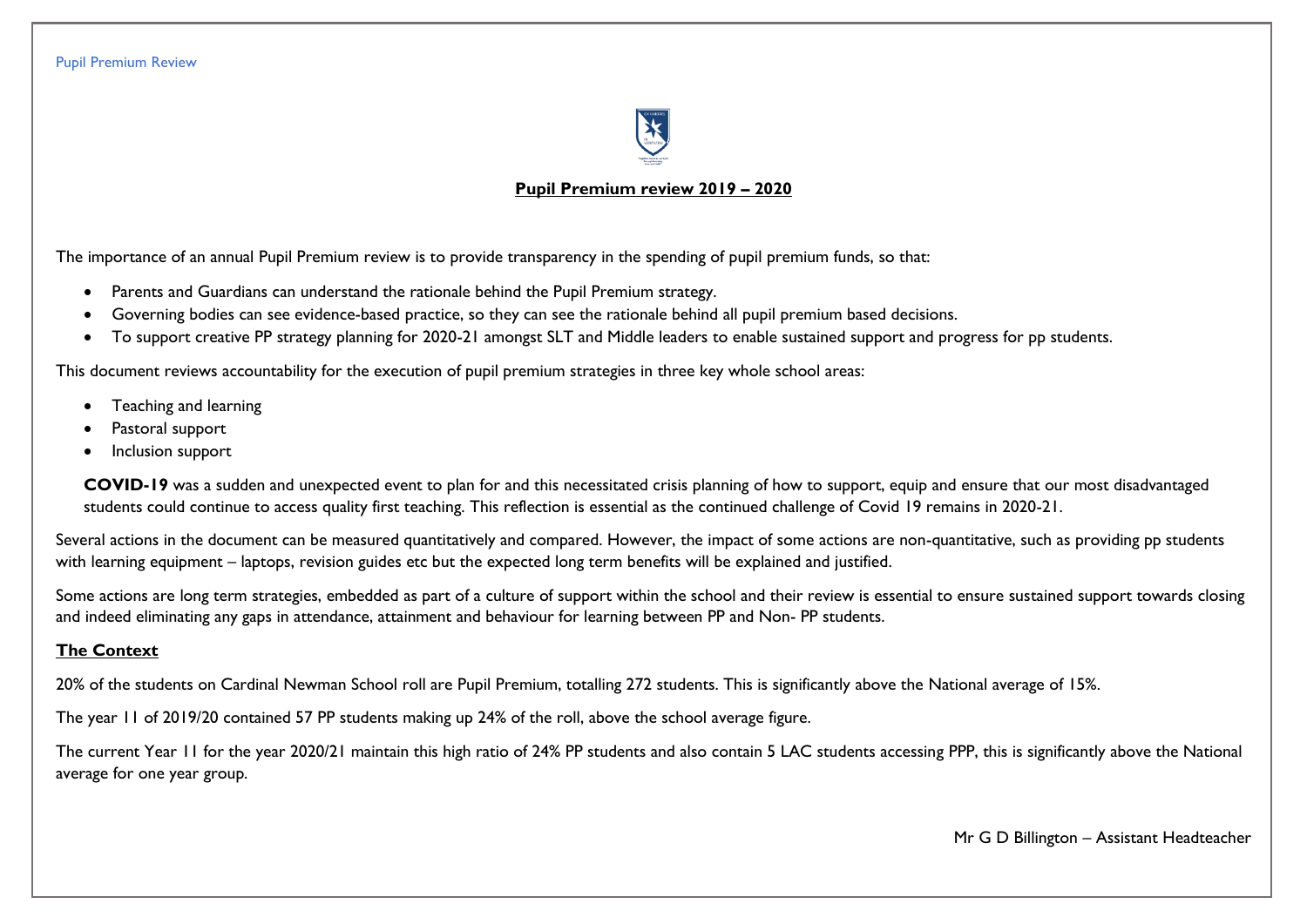#### **The headlines**

### **Year 11**

- The Year 11 role of 2019/20 contained 57 PP pupils
- The school score for Progress 8 was 0.24 this is above the National average. A progress 8 score of 0.17 was achieved by the PP students and this is significantly above the National average of 0.13
- 68% of PP students achieved a 4+ in English and Maths. This was higher than the LA average of 65%. 72% of Nationally, non- disadvantaged students achieved 4+ in English and Maths this is a reduction on last year's gap.
- 99% of students transitioned into Post 16 education and training, 100% of PP students made this transition, this is 9% above the National average.
- 38% of PP students achieved a grade 5+ in English and Maths against Non disadvantaged National average of 50%
- PP students entering EBACC achieved average score grade of 3.59 against non- disadvantaged National score of 4.43. This is improved on the previous academic year. However only 15% of CNS PP students are entering EBACC against a National Non-disadvantaged pupil 45% entry rate.
- Year 11 LAC pupil for 2019/20 achieved a residual grade of 6b, almost 2 grades above the National average grade for non-disadvantaged pupils and 3 grades above the National average grade for LAC pupils. Grades of 6 were achieved in English language and Literature, 4 in Maths and 5,5 in double science award.

### **Teaching and learning strategies and PP**

## **English**

- Head of department met with underachieving PP students on a cyclic basis and recorded interventions used through a tracker.
- All PP students supplied with a CGP revision guide with no cost to the child or family.
- All PP students provided with literature texts and language papers with no cost to child or family

# **Maths**

- Free calculators and/or maths equipment to PP students.
- Free revision guides made available to PP students.
- First refusal to intervention sessions after school and during PSHE.
- Close tracking of PP students after each data entry point on SIMS.
- Adjusted seating plans for PP and HPA learners.
- Department CPD on PP students
- Used Horsforth quadrant to identify and put in place strategies to support PP students.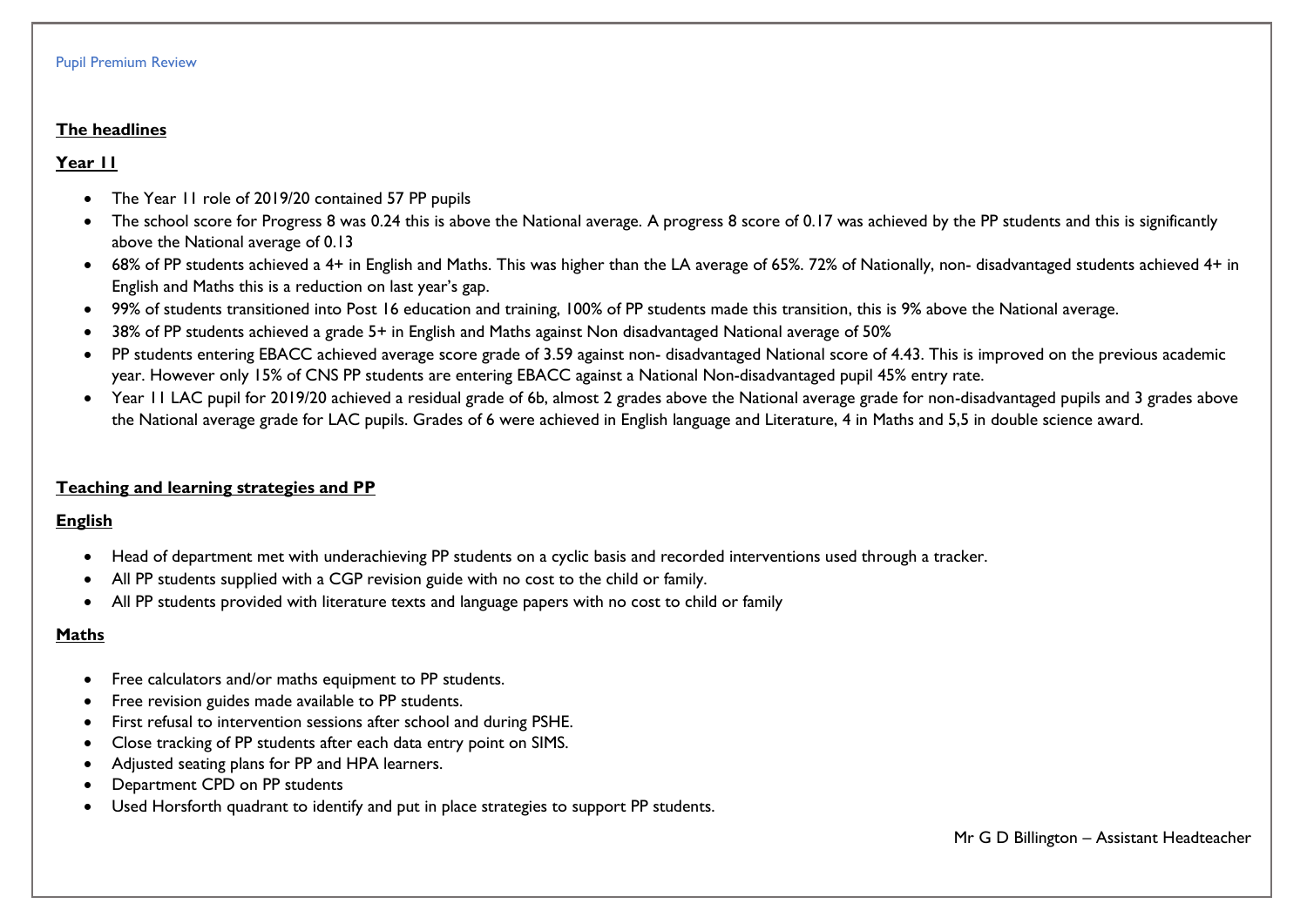### **Science**

- Provided with revision guides free of cost
- Extra Tassomai support sessions before and after school for PP students wishing to access them
- Science enrichment school trips costs covered or heavily supported prior to lockdown

### **Other subjects**

- Supplied revision guides free of cost.
- Revision resources such as pre-made flashcards, books and booklets, past papers provided free of cost.
- Pre-school and after school sessions where PP students invite and attendance was specifically targeted.
- Field trips and subject enrichment trips heavily funded through PP budget or entire cost covered.
- PP funding used to support of pay for entire cost of music lessons.
- PP funding used to support with food supplies in revision sessions and encourage pupil attendance.
- PP funding used to provide specialist revision guides to support attainment of grades 5-9 higher attainment.
- PP funding used to support visit of Chief examiner in History to explain requirements for higher attainment.
- Specialist resources across several subjects to support progress.
- Specialist revision skill sessions targeting PP students.

## **Teaching and learning outcomes**

Year 7

| Yr7 March 2020 |     |     |      |      |      | <b>PP</b> Above + % Above % At % Towards % Average Grade |
|----------------|-----|-----|------|------|------|----------------------------------------------------------|
| Summary        | All | 3.7 | 16.7 | 54.9 | 24.8 | At                                                       |
|                | No  | 4.1 | 17.5 | 55.2 | 23.2 | At                                                       |
|                | Yes | 2.1 | 13.1 | 53.2 | 31.6 | At                                                       |
|                | GAP |     | 4.4  |      | -8.4 |                                                          |

A gap of 2% was evident in residual attainment between PP and nondisadvantaged students in the March assessment (last assessment before National lockdown, no formal summer assessments). This was their first year at the school so their attainment could not be compared. However, Nationally 2018-19 year 6 Non PP students out-performed PP students in SATS by 21%. This would suggest that strategies used at CNS have enabled PP students to improve progress in line with Non PP students. The summer assessments would have helped to conclusively prove this theory.

department level. What students require further support? How can they be  $\vert \hspace{-.08cm} \vert^{\text{r}}$ Non-disadvantaged students out performed PP students by 2.4% in English and 9.1% in Science. This is a significant gap and will require further exploration at supported?

PP students out performed Non-PP students by 4.5% in Maths. This progress will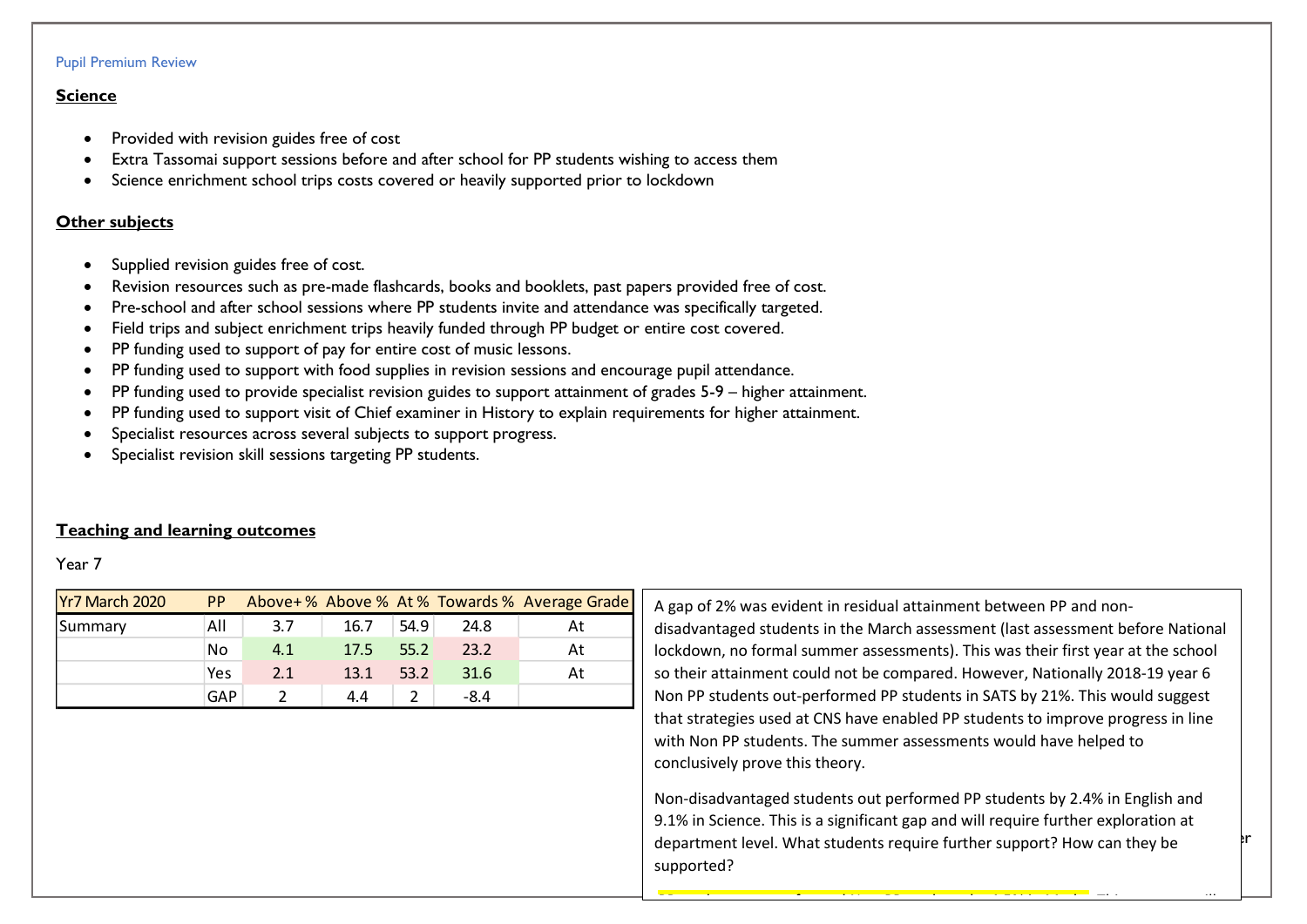### Year 8

| <b>Yr8 March assessment PP</b> |            |     |                                                                                                                                                                                                                                       |      |        | Above+% Above % At % Towards % Average Grade | The average residual grade across all students was 'At' National expectation,                                                                     |
|--------------------------------|------------|-----|---------------------------------------------------------------------------------------------------------------------------------------------------------------------------------------------------------------------------------------|------|--------|----------------------------------------------|---------------------------------------------------------------------------------------------------------------------------------------------------|
| Summary                        | All        | 2.9 | 18.9                                                                                                                                                                                                                                  | 54   | 24.2   | At                                           | however a gap of 5.1% is evident in achievement of this grade between non-                                                                        |
|                                | No         | 3.1 | 19.3                                                                                                                                                                                                                                  | 54.9 | 22.8   | At                                           | disadvantaged and PP, this is further significant in the figure of 8.6% of PP                                                                     |
|                                | Yes        | 1.8 | 17                                                                                                                                                                                                                                    | 49.8 | 31.4   | At                                           | students residually 'working towards' national expectation.                                                                                       |
|                                | <b>GAP</b> | 1.3 | 2.3                                                                                                                                                                                                                                   | 5.1  | $-8.6$ |                                              |                                                                                                                                                   |
|                                |            |     | This gap is created by progress in non-core subjects. Significantly, PP students<br>have out-performed non-PP 3.1% in English and 12.4% and 4.5% in Science.<br>However a gap of 6.6% in favor of non-disadvantaged is evident in RE. |      |        |                                              |                                                                                                                                                   |
|                                |            |     |                                                                                                                                                                                                                                       |      |        |                                              | The March assessment figures demonstrate a substantial improvement in PP<br>progression from the same point the previous year, where the residual |

### Year 9

| <b>Yr8 March assesment PP</b> Above+% Above % At % Towards % Average Grade |     |     |      |      |        |    |
|----------------------------------------------------------------------------|-----|-----|------|------|--------|----|
| Summary                                                                    | All | 2.9 | 18.9 | 54   | 24.2   | At |
|                                                                            | No  | 3.1 | 19.3 | 55   | 24     | At |
|                                                                            | Yes | 2.4 | 17.1 | 49.8 | 31.4   | At |
|                                                                            | GAP | ሰ 7 | 22   |      | $-7.4$ |    |

The average residual grade at year 9 was 'At' National expectation demonstrating no significant gap between PP and Non-disadvantaged attainment.

attainment gap between PP and Non PP students was more than 7% to the

detriment of PP students.

Attainment difference in English, Maths, Science and RE is insignificant and good progress was made across the year group.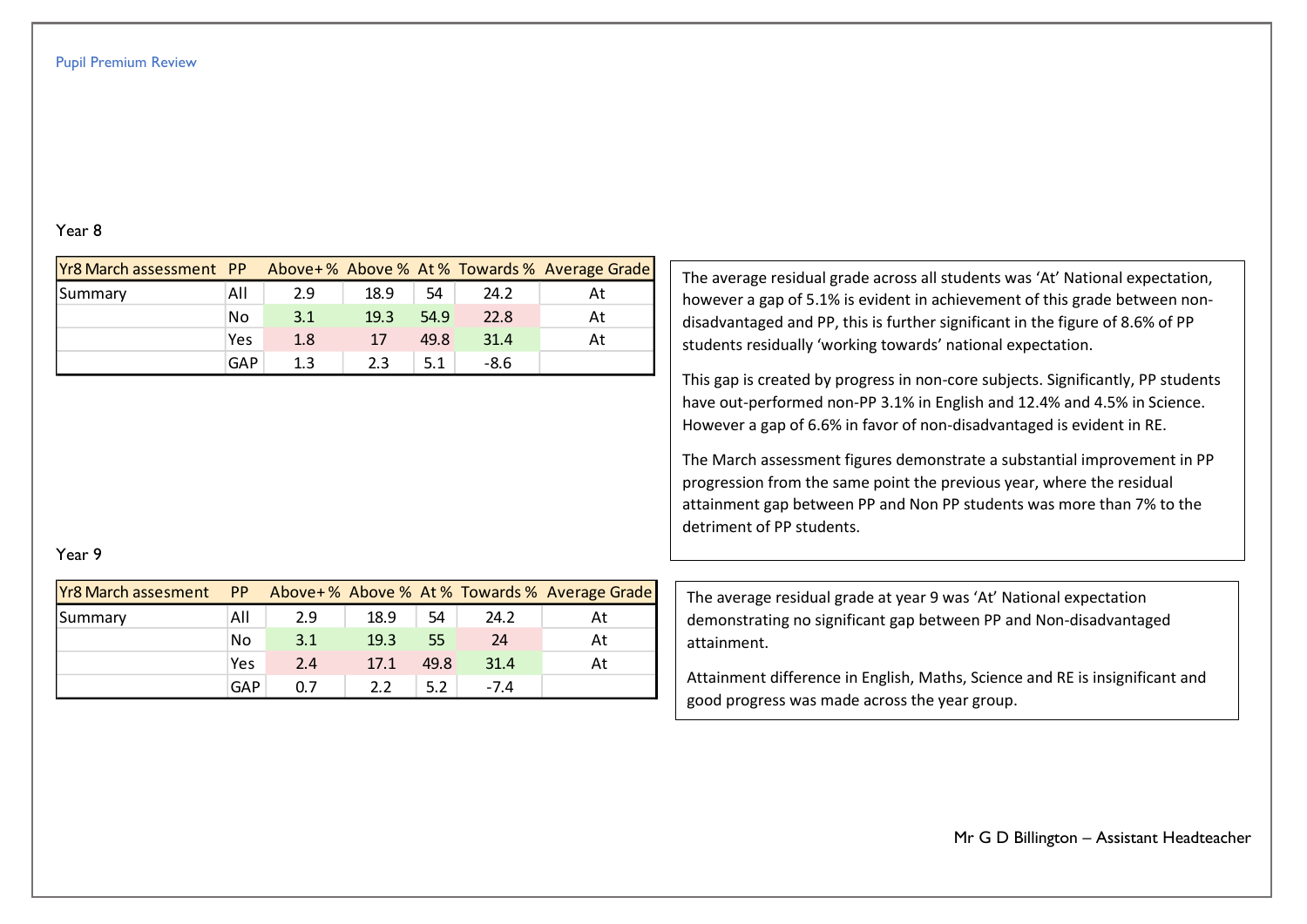## Year 10

| Year 9 March assessment PP 5% 8% 7% 6% 5% 4% 3% 2% 1% U% Average Grade Average Points |            |              |              |     |             |     |             |                           |               |        |        |    |      |
|---------------------------------------------------------------------------------------|------------|--------------|--------------|-----|-------------|-----|-------------|---------------------------|---------------|--------|--------|----|------|
| Summary                                                                               | All        | $\Omega$     | $\mathbf{0}$ | 0.3 | $\vert$ 5.7 | 8.6 | $\sqrt{21}$ | 23.5                      | 21.6          | 14.3   |        | 3c | 2.96 |
|                                                                                       | No         | $\Omega$     | $\mathbf{0}$ | 0.3 |             |     |             | $6.4$ $9.1$ $22.4$ $22.9$ | 21.3          | 13.3   |        | 3c | 3.04 |
|                                                                                       | Yes        | <sup>n</sup> | $\mathbf{0}$ |     | $0.2$ 2.8   |     |             | $6.2$ 15.4 26             | 22.6 18.6 3.2 |        |        | 2a | 2.61 |
|                                                                                       | <b>GAP</b> | n            | $\Omega$     |     | 3.6         | 2.9 |             | $-3.1$                    | $-1.3$        | $-5.3$ | $-1.4$ |    | 0.43 |

The average Year 10 grade in March was formally assessed at 3c a small residual gap of one third of a grade was found in PP student's attainment.

The most concerning gaps is found in students on course to obtain the higher grades at GCSE. PP students trail by almost 4% in grade 6 attainment, 3% in grade 5 and 7% in grade 4. PP students make up significantly more of the assessed grade 1 and ungraded assessments than Non-disadvantaged. This trend is evident in all Core subjects and RE

This evidence would suggest that we must target the sharing of intervention strategies to improve higher attainment and aspiration in PP students to reduce the difference between PP and non-disadvantaged students. Media Studies produced a high percentage of grade 4, 5 and 6 in assessments, with no difference in attainment between PP and Non PP. What could be learnt from this department and shared?

re-engaging with in school learning and knowledge and application skill catch up will be essential to their success in Year 11. Further consideration – this is a year group that has been profoundly affected by the National Lockdown and missed much face to face learning. The support of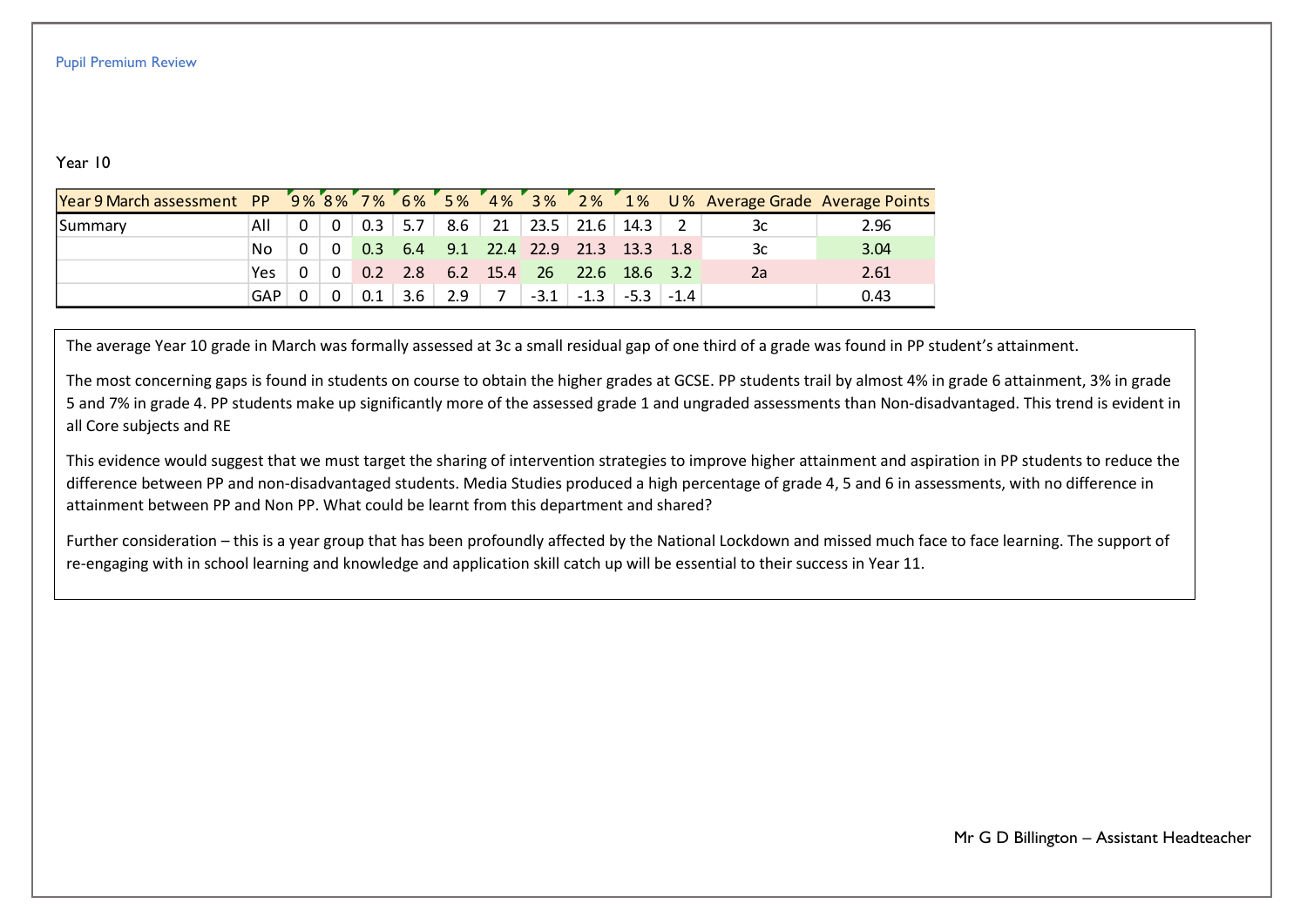## Year 11

| Year 11 | <b>PP</b> | 9%         | $8\%$ |     |           |           |           |                             |           |     |                 |                |     |                | 7% 6% 5% 4% 3% 2% 1% U% F% X% Average Grade Average Points In A8 Basket % |      |
|---------|-----------|------------|-------|-----|-----------|-----------|-----------|-----------------------------|-----------|-----|-----------------|----------------|-----|----------------|---------------------------------------------------------------------------|------|
| Summary | All       | 1.9        | 5.3   | 10  | 16        |           |           | $21.8$ 20.6 13.5            | $6.5$ 2.1 |     | 0.6             | $\overline{0}$ | 1.5 | 5c             | 4.74                                                                      | 93.2 |
|         | No.       | $-1.6$     | -67   |     | 10.9 17.7 | 22.1 20.9 |           | 12.8                        | 5.2       | 1.6 | 0.3             |                |     | 5 <sub>b</sub> | 4.88                                                                      | 94   |
|         | Yes l     | 3.1        | 3.3   | 7.3 | 10.4      |           | 20.8 19.6 | 16.1                        | 10.9      | 3.8 | $\setminus$ 1.7 | 0              | 3.1 | 4a             | 4.24                                                                      | 90.5 |
|         |           | $GAP$ -1.5 |       | 3.6 | 7.3       | 1.3       | $-1.3$    | $-3.3$ $-5.7$ $-2.2$ $-1.4$ |           |     |                 | . വ            |     |                | 0.64                                                                      |      |

Due to Covid 19 students were unable to sit summer final exams and the grades were assembled through a CAG process.

Non –disadvantaged (5b) students attained on average two thirds of a grade better than PP (4a) residually. This gap is a reduction on the results from year 10 assessments and highlights progress made at the first PPG.

The average grade across all results in the UK in 2019/20 was 4.9 or 4a, therefore CNS PP results were exactly in line with National average.

English Literature reduced the gap to less than a third of a grade between PP and non-disadvantaged and English language and Maths maintained the residual difference of two thirds of a grade.

PP student attained one third of a grade better than non-disadvantaged students in both Biology and Chemistry, but were one third of a grade lower than non-PP in RE at an average grade of 4b.

The greatest disparity is the gap in PP students attaining the higher grades of 8, 7 and 6 against non- PP. there was a 7.3% gap in grade 6.

However, the PP students have reduced the gap on higher grade achievement since their Year 10 assessments and against the previous year 11 group.

## **Pastoral support to Pupil Premium**

In the summer of 2018/19 the Senior Leadership Team offered staff the opportunity to apply for 5 positions of Assistant Head of Year. There was no increase to staff wages through this plan. Instead staff were offered the opportunity to gain experience in Pastoral leadership. It did create a staffing cost as each AHOY were issued 5 additional non-contact periods on their timetable to complete the work of the Assistant Head of Year. This cost equalled £3,607.50 per Assistant Head of Year, totalling £18,037.05 of Pupil Premium funding.

The work of AHOY targeted Pupil Premium support. Improving student's attendance and attainment.

Mr G D Billington – Assistant Headteacher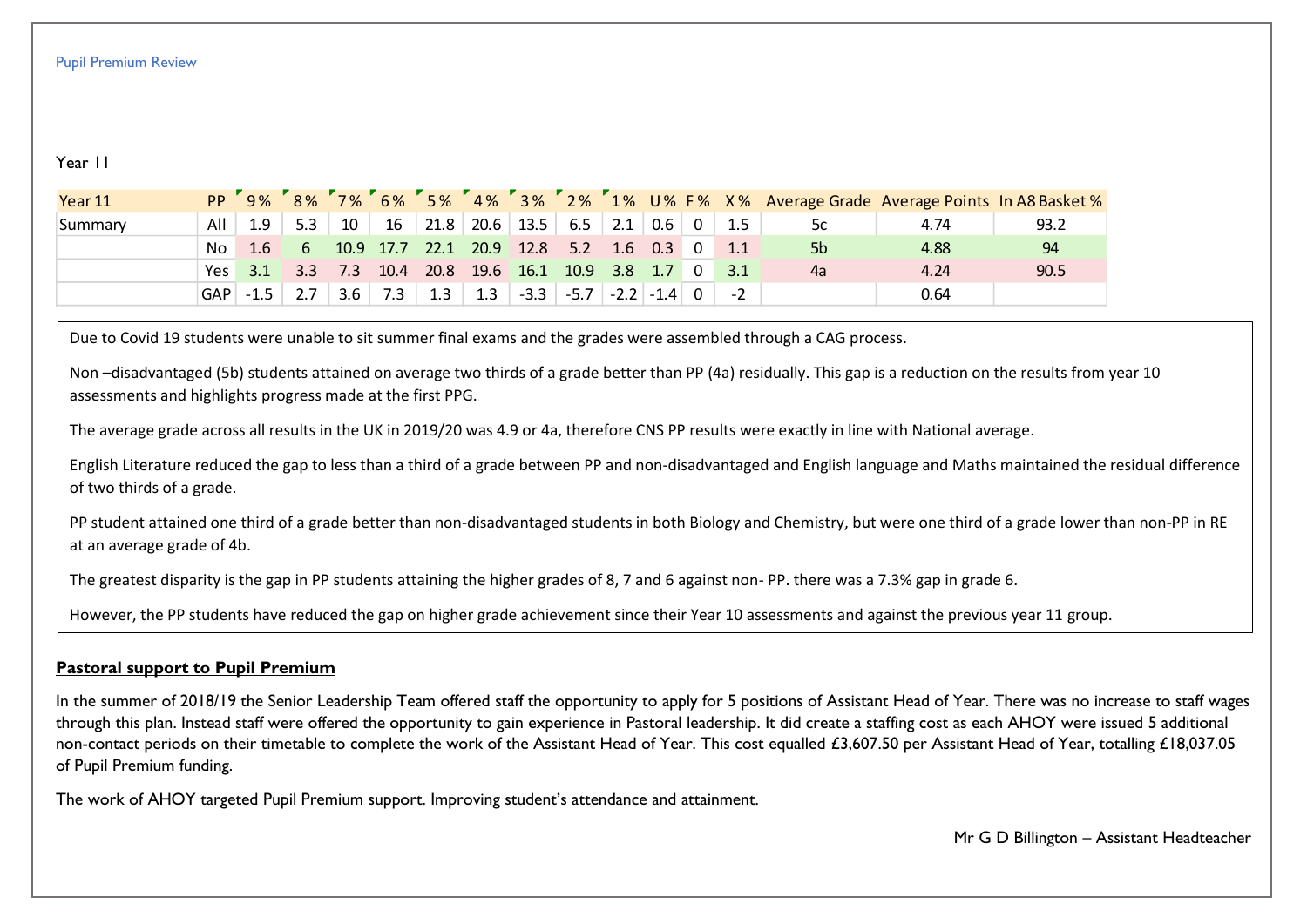The below table highlights interventions used and their impact. PP attendance improved in almost every year group between half terms and the gap between PP and Nondisadvantaged attendance reduced. The whole school PP attendance improved through the AHOY mentoring/targeted intervention. Highlights included mentoring programmes and breakfast clubs for PP students.

PP student's engagement and access to learning was supported through the purchasing of revision guides, laptops and use of PP funds to pay for places on enrichment trips prior to lockdown.

Strategies to strengthen learning skills of PP students such as organisational and resilience training helped students become more rounded learners. Reading programmes supported improvement in reading ages. Social, emotional, spiritual development interventions were used to improve PP student's confidence in learning.

# **AHOY Summary:**

| Year  | Member of                | Role                                                                                                                                                                                                                                                                | Purchases Made                                                                                                                                                                                                                                                                                                 | Potential Impact                                                                                                                                                                                                                                                                        |                                          | Attendance                                                                                                               |
|-------|--------------------------|---------------------------------------------------------------------------------------------------------------------------------------------------------------------------------------------------------------------------------------------------------------------|----------------------------------------------------------------------------------------------------------------------------------------------------------------------------------------------------------------------------------------------------------------------------------------------------------------|-----------------------------------------------------------------------------------------------------------------------------------------------------------------------------------------------------------------------------------------------------------------------------------------|------------------------------------------|--------------------------------------------------------------------------------------------------------------------------|
| Group | <b>Staff</b>             |                                                                                                                                                                                                                                                                     |                                                                                                                                                                                                                                                                                                                |                                                                                                                                                                                                                                                                                         | <b>Feb 2019</b>                          | Feb 2020                                                                                                                 |
|       | <b>EMH</b><br><b>BCR</b> | Worked with students on<br>making friendships,<br>organisational skills, revision<br>techniques, social and<br>emotional workshops linked<br>to drama<br>Mentored PP students<br>identified by tutors as<br>needing academic support.<br>Follow up on PP attendance | Payment towards<br>$\bullet$<br>residential team building<br>weekend for PP who could<br>not purchase the full price<br>Revision equipment to help<br>students prepare for MYE.<br>Purchase of tickets for PP<br>$\bullet$<br>who could buy the panto<br>in school tickets<br>3 Laptops issues to PP<br>pupils | Pupils have made friends and are<br>happier know who to go to if<br>feeling alone etc. (some still pop<br>to see Emma now).<br>Less anxiety leading into MYE<br>Parents had both tutor and BCR<br>to go to if they needed to<br>discuss anything when their child<br>first started etc. | $PP =$<br>94%<br>$NON PP =$<br>96.3%     | $PP =$<br>95.8%<br>$NON$ $PP =$<br>96.1%<br>This Half Term:<br>$PP =$<br>96.4%<br>$NON$ $PP =$<br>96.2%<br>NOW in Year 8 |
| 8     | <b>SSH</b>               | Mentored PP students using<br>attendance as the main<br>reason for meeting with<br>them. Looked at any<br>patterns in attendance and<br>contacted subject staff for<br>feedback. Worked on<br>organisational skills and<br>friendship groups. Pupils                | Nothing specific Stacey's<br>$\bullet$<br>time, postcards home,<br>pens and pencils but CDY<br>already had these in supply.<br>4 laptops issued 1 to PP                                                                                                                                                        | Pupils still popping to see her<br>now.<br>New pupils put into her tutor<br>group so that she keeps a<br>watchful eye to see how they<br>settle. Challenging pupil moved<br>into her tutor group and no<br>issued since (AI)                                                            | $PP =$<br>95.5%<br>$NON$ $PP =$<br>95.6% | $PP =$<br>93.1%<br>$NON$ $PP =$<br>95.5%<br>This Half Term:<br>$PP =$<br>90.4%<br>$NON$ $PP =$<br>94.3%                  |

Mr G D Billington – Assistant Headteacher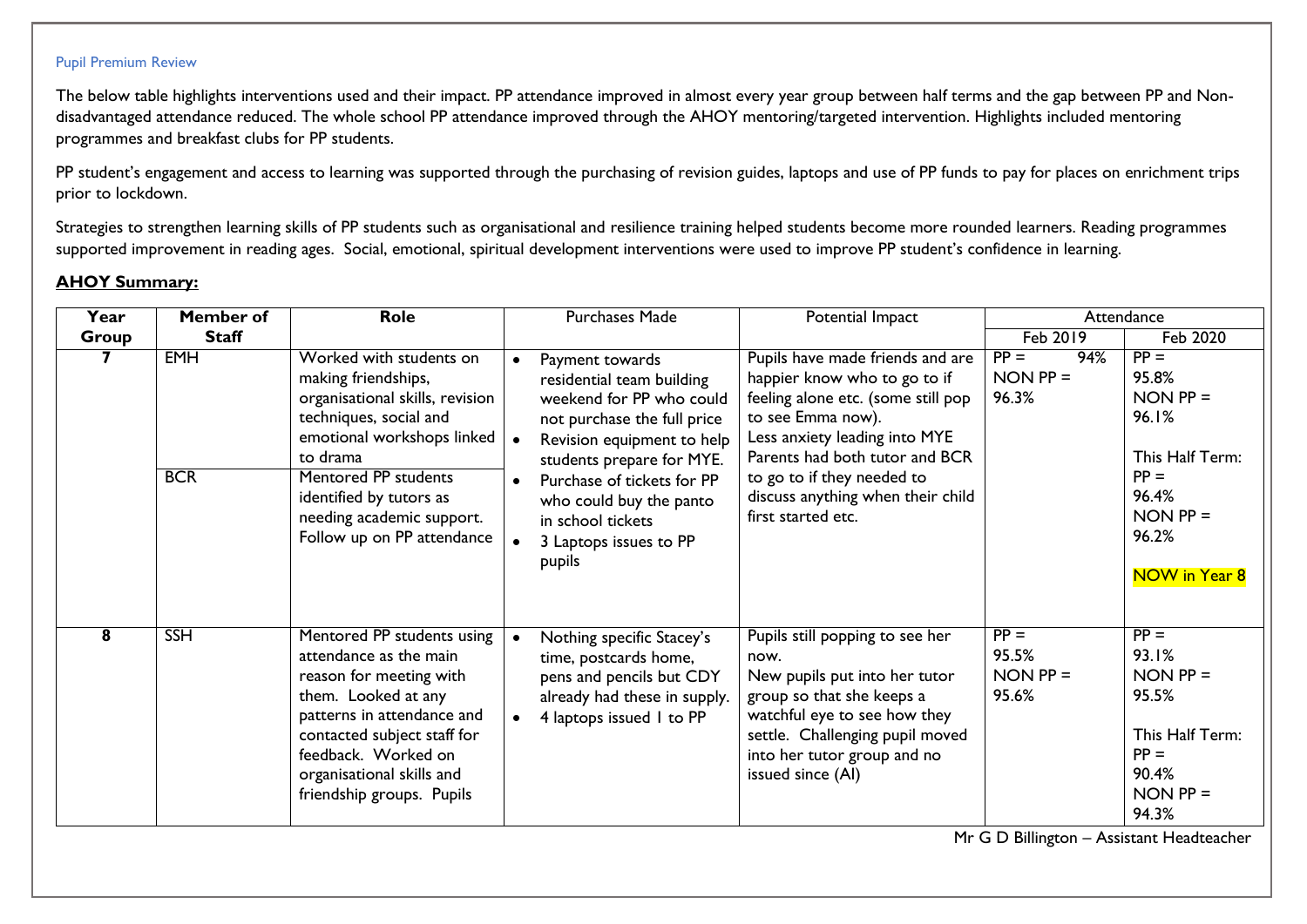|                 |                          | still popping to see her<br>now.                                                                                                                                                                                                                                                      |           |                                                                                                                                                                                |                                                                                                                                   |                                          | <b>NOW in Year 9</b>                                                                                                             |
|-----------------|--------------------------|---------------------------------------------------------------------------------------------------------------------------------------------------------------------------------------------------------------------------------------------------------------------------------------|-----------|--------------------------------------------------------------------------------------------------------------------------------------------------------------------------------|-----------------------------------------------------------------------------------------------------------------------------------|------------------------------------------|----------------------------------------------------------------------------------------------------------------------------------|
| 9               | <b>SKE</b>               | "Being from Luton" project<br>meeting with pupils and<br>raising expectations,<br>planned to get visitors in to<br>show all the great jobs<br>pupils have gone onto do<br>etc.                                                                                                        |           | Nothing specific as<br>refreshments no needed as<br>visitors did not come in<br>Focus on literacy students<br>reading newspaper articles<br>which SKE provided<br>without cost | SKE continues to work with<br>these pupils to raise motivation<br>and widen career aspirations                                    | $PP =$<br>93.9%<br>$NON$ $PP =$<br>95.1% | $PP =$<br>95.0%<br>$NON$ $PP =$<br>94.6%<br>This Half Term:<br>$PP =$                                                            |
|                 | JET                      | Mentored PP students using<br>attendance as the main<br>reason for meeting with<br>them. Looked at any<br>patterns in attendance and<br>worked with pupils to<br>reduce this.<br>Worked on organisational<br>skills and resilience skills.<br>Pupils still popping to see<br>him now. |           | Nothing specific anything<br>he needed CDY already<br>had available<br>5 laptops issued 4 to PP                                                                                | Attendance still appears to be<br>improved.                                                                                       |                                          | 94.1%<br>$NON$ $PP =$<br>94.7%<br><b>NOW in Year 10</b>                                                                          |
| $\overline{10}$ | <b>JPN</b><br><b>TKY</b> | Looked at attendance, AD<br>points and selected pupils<br>to work with to address<br>what the pupils' thought<br>was going well and what<br>support they needed to<br>improve. Liaised with<br>subject staff and parents to<br>increase motivation and<br>engagement                  | $\bullet$ | Nothing specific anything<br>he needed CDY already<br>had available<br>33 laptops issued; 24 PP                                                                                | <b>IPN</b> continues to work with<br>pupils.<br>Work that TKY did was very<br>much evidence in his HOY<br>application/appointment | $PP =$<br>94.4%<br>$NON$ $PP =$<br>94.8% | $PP =$<br>92.6%<br>$NON$ $PP =$<br>95.5%<br>This Half Term:<br>$PP =$<br>93.5%<br>$NON$ $PP =$<br>94.9%<br><b>NOW in Year II</b> |
| $\mathbf{H}$    | <b>MBS</b>               | Looked at attendance, AD<br>points, emotional concerns<br>and selected pupils to work                                                                                                                                                                                                 |           | Breakfast revision club<br>with snacks purchased to<br>encourage attendance at                                                                                                 | "filled" pencil cases available for<br>this years Year II.                                                                        | $PP =$<br>94.1%                          | $PP =$<br>94.4.%                                                                                                                 |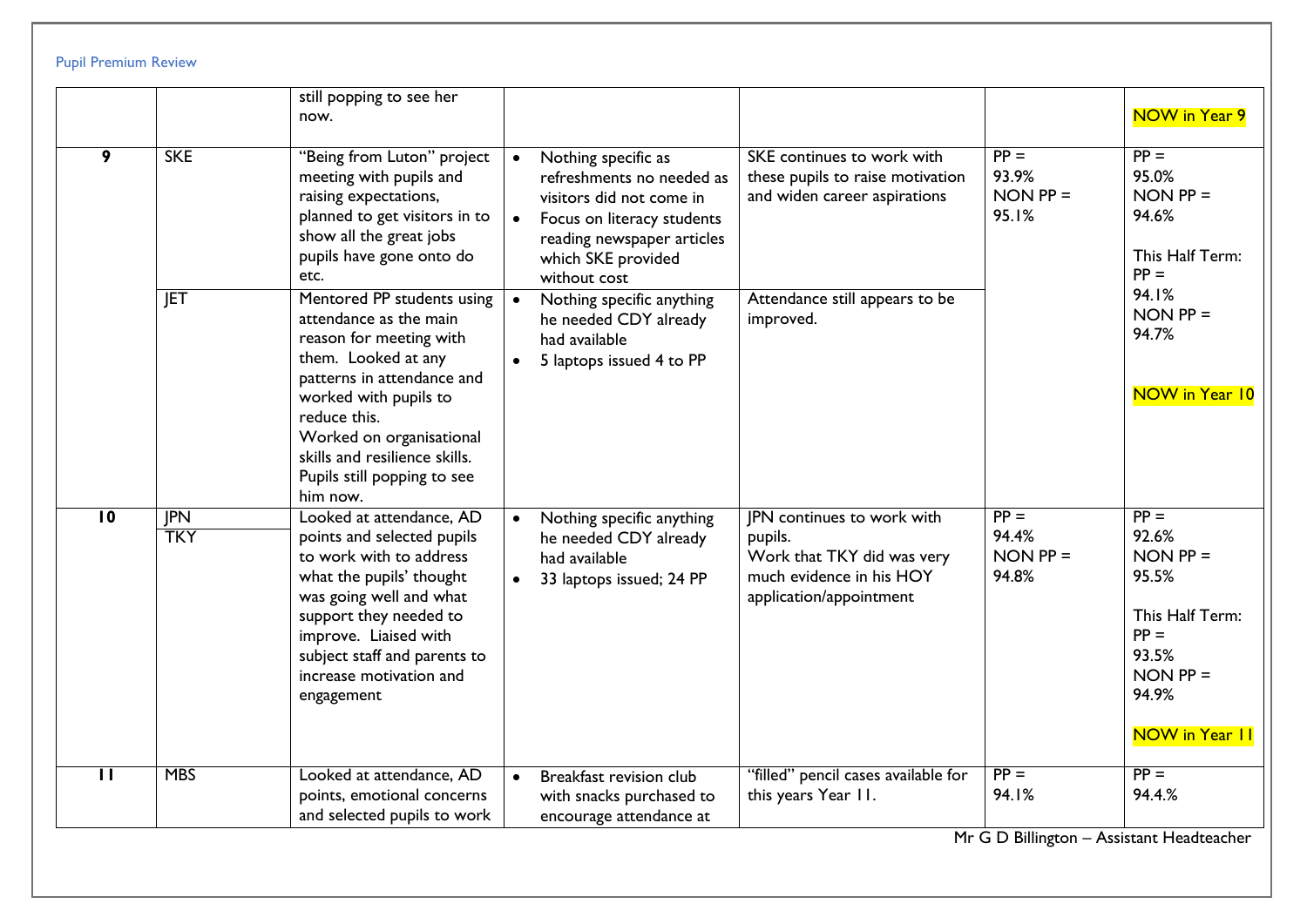|  | <b>Pupil Premium Review</b> |  |
|--|-----------------------------|--|
|--|-----------------------------|--|

|                        | MBS continuing this role with<br>the club and ensure the<br>Year 12 supporting the students<br>pupils were eating<br>already working with before<br>something in the morning<br>lockdown etc.<br>Purchase of revision<br>resources<br>Purchase of "filled" pencil<br>cases to give out in exams | $NON PP =$<br>95.7%                    | $NON PP =$<br>95.1%                    |
|------------------------|-------------------------------------------------------------------------------------------------------------------------------------------------------------------------------------------------------------------------------------------------------------------------------------------------|----------------------------------------|----------------------------------------|
| Whole<br><b>School</b> |                                                                                                                                                                                                                                                                                                 | $PP =$<br>94.0%<br>$NON PP =$<br>95.5% | $PP =$<br>94.4%<br>$NON PP =$<br>95.5% |

## **COVID-19 Support and Pupil Premium funding**

- 33 laptops were purchased for PP students during the lockdown period. This ensured that pupils could access online learning and live teaching through Microsoft Teams. More than 500 live lessons were recorded for all students to access. The laptops were funded through the Pupil Premium budget.
- The school organised free meal vouchers of £15 per week with Tesco supermarket. The vouchers were provided to Pupil premium families every week. This started from the first week of lockdown. This ensured support was delivered to disadvantaged families from the first week of lockdown and avoid any delay in support as the Government free meal vouchers support experienced a time lag. This strategy was funded from the Pupil Premium budget.
- Regular food parcels and hygiene packs were provided and delivered to disadvantaged families throughout the lockdown and summer period. The food supplies and resources were generated from staff contributions and PP funding.
- Partnerships were established with local charities and referrals made for our disadvantaged families, ensuring PP students and their families received further deliveries of food parcels and hygiene packs.
- Weekly contact was maintained with disadvantaged pupils by telephone and email by the Pastoral and Don Bosco team to enable continued support in isolation of lockdown.

### **Inclusion Support**

- 50% of students enrolled into the Don Bosco School in 2019/20 were PP or LAC. PP or PPP students struggling to sustain good behaviour and engagement in education in the main school were supported intensively with behaviour support and diverted from the risk of permanent exclusion. All PP and LAC students improved attendance, punctuality and the reduction of behaviour points when enrolled in the Don Bosco School. No PP students received a PEX.
- 185 students accessed intervention programmes through the Don Bosco Centre prior to school closures in lockdown. 95 of the students were from disadvantaged backgrounds. Interventions included aspirational and careers work, mentoring, counselling, anger management and decision making. Services such as Youthscape and the Youth Offending Team supported disadvantaged students.